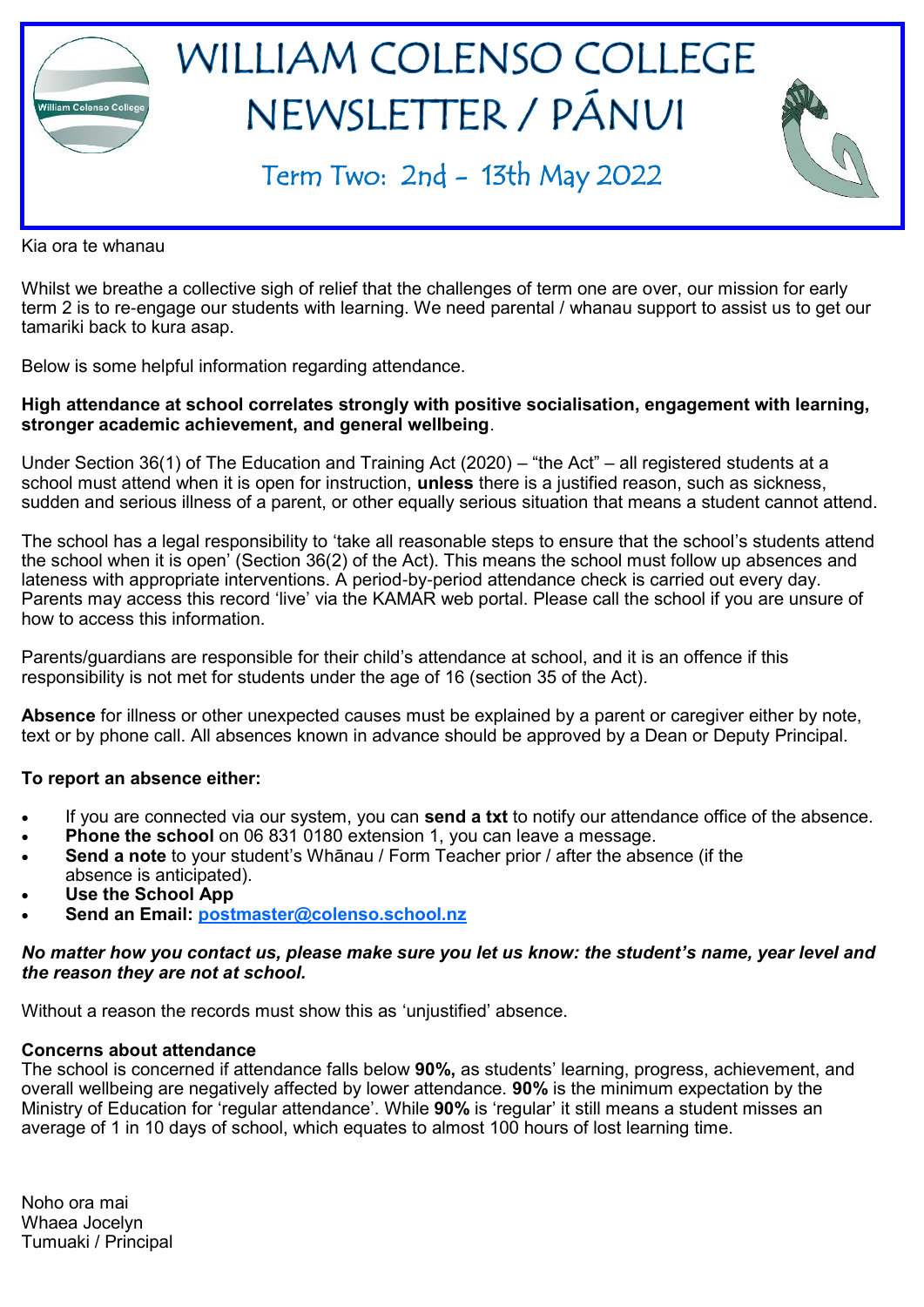"**Everyday counts" illustrates the loss of learning caused by absences.**

### "Every Day Counts"

| If your child<br>misses | that equals       | which is          | and over 13 years<br>of school that's |
|-------------------------|-------------------|-------------------|---------------------------------------|
| 1 day a fortnight       | 20 days per year  | 4 weeks per year  | Nearly 1.5 years                      |
| 1 day a week            | 40 days per year  | 8 weeks per year  | Over 2.5 years                        |
| 2 days a week           | 80 days per year  | 16 weeks per year | Over 5 Years                          |
| 3 days a week           | 120 days per year |                   | dearly & years                        |



The school acknowledges that exceptional circumstances may affect attendance, and it is vital that we maintain open communication about the reasons for absence. If there is anything we can do to help support attendance, please make contact.

We have many exciting events planned for term 2. In week one, we have some FUN activities (with prizes to be won) at every lunch break.

**We look forward to seeing ALL students return to school at the start of term 2 (Monday 2nd May).**

#### success. More likely to be socially happy.

experience success. Harder to make friend and more

This is persistent absence and Very hard to make progress and social outcomes are often poor. likely to be less happy at school. Referral to Attendance Services is likely.

# SCHOOL UNIFORM—BOYS SOCKS



From Term Two boys will have the option of wearing either the black school socks with a green stripe, or there is now available the option of a plain black sock. Either of these options are available to purchase from The Warehouse.

Socks are not to be worn with sandals only, covered-in shoes.



### SCHOOL TIMETABLE

The school timetable will return to normal from this term, Term Two, there will be no early finishes on a Friday. Many thanks to parents/caregivers for your understanding with regards to this.

# CAREERS/PATHWAY TRIP

All Year 12 & 13 students will be attending the Futureopoly event at the Hastings Showgrounds, Tuesday 31st May.

Futureopoly is designed to enable rangatahi / young people to get connected, be inspired and feel empowered to choose a vocational career pathway that has meaning for them. Sudents will be transported to and from school.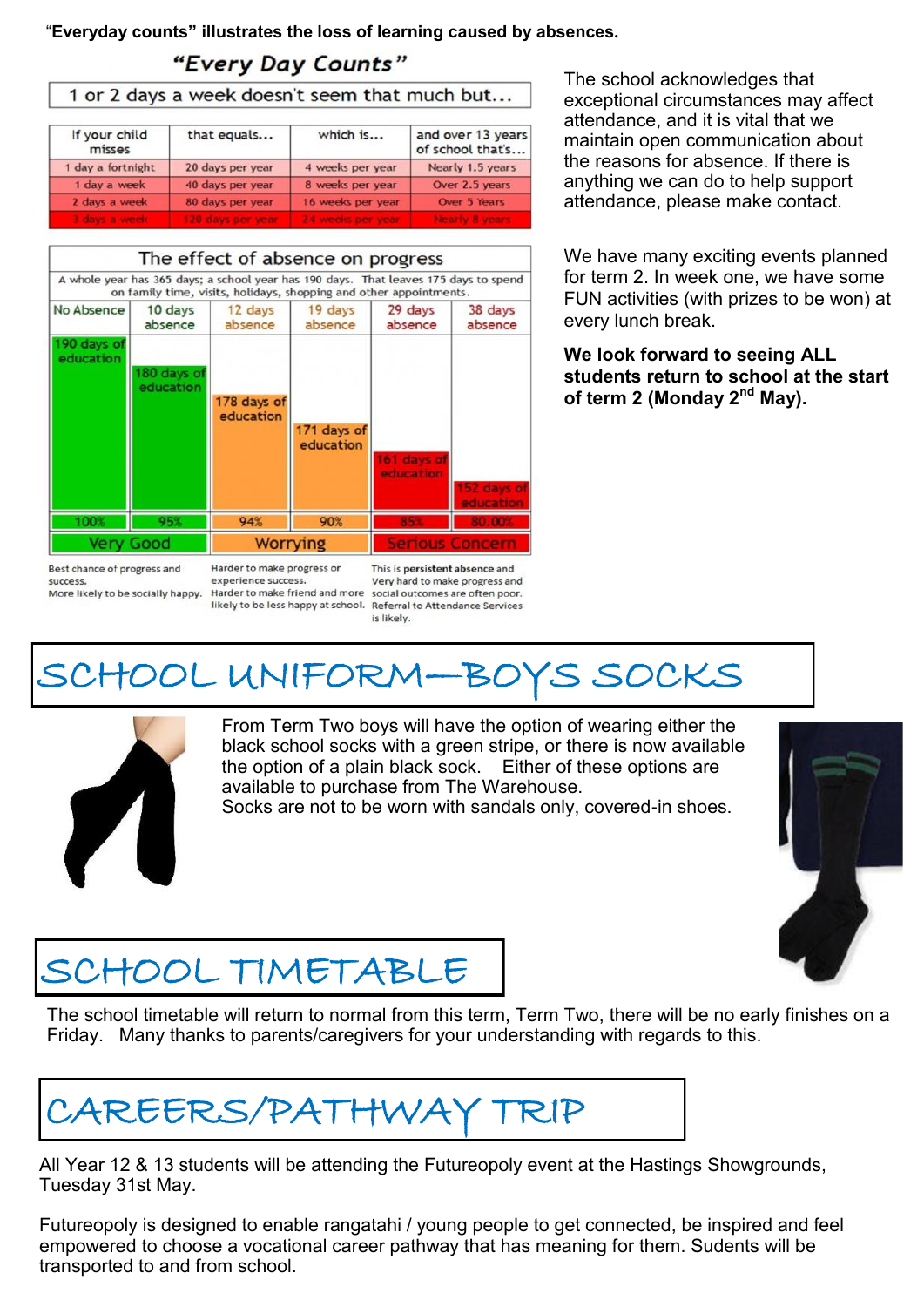## PHYSIO CLINIC FOR STUDENTS

Students are able to have access to a Physio Clinic at school every Tuesday from 11:30am. The clinic runs from the Student Office and bookings are essential.

Students are welcome but under 16 year olds must take a form home to be signed by a parent / caregiver before being booked.

Injuries must be due to an accident to be seen for FREE.

# SCHOOL COMMUNICATION

The College produces a newsletter each fortnight, this is currently available via email, on the school facebook page, school website and the school app. If you would like to have the newsletter emailed to you please contact the College Office.

*"On your Apple or Android cellphone (device) please search for "School Apps NZ" and install the app*  with that name. Once installed please open the App and search for "William Colenso College" to get *connected.*

This will allow the school staff to send out to those who have downloaded the app, alerts about various

activities: sports events, homework reminders etc.

Other functions that are available in the app are:

- absentee tab: to advise when your child will be absent from school
- events tab: will give calendar dates for the school year
- contacts tab: able to make contact via phone or email with a staff member
- Notices: the daily school notices that are available to staff and students about events happening that day in school.

### EACHER ONLY DAYS TER

There is a full teacher only day set for next Monday 9th May, and a half day Wednesday 25th May for all teachers. Wednesday 25th May students will be dismissed at 12.30pm for the day.

These days are to provide teachers with additional time to refresh and deepen their knowledge and practice around curriculum.